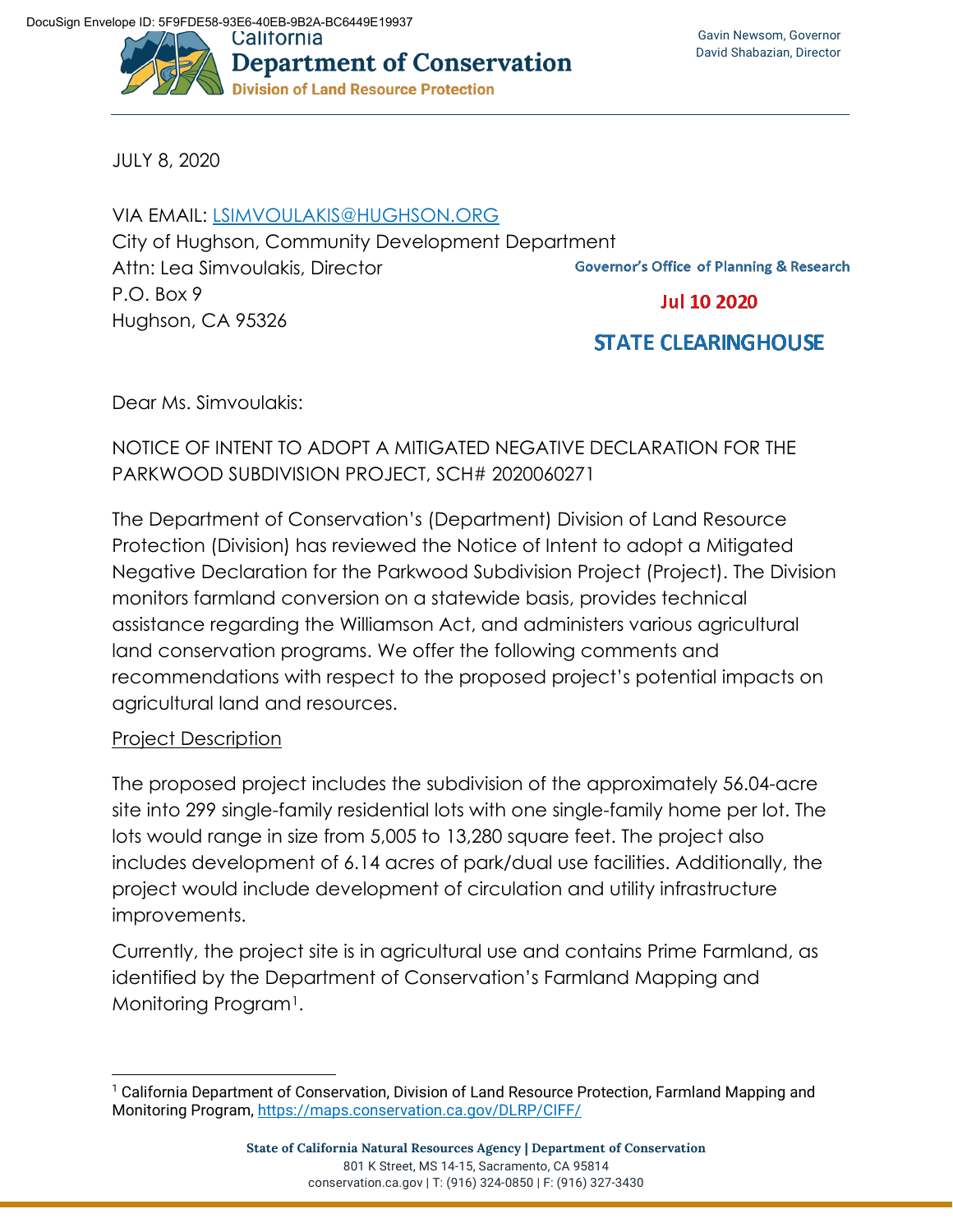#### Department Comments

The conversion of agricultural land represents a permanent reduction and significant impact to California's agricultural land resources. Under CEQA, a lead agency should not approve a project if there are feasible alternatives or feasible mitigation measures available that would lessen the significant effects of the project.[2](#page-1-0) All mitigation measures that are potentially feasible should be included in the project's environmental review. A measure brought to the attention of the lead agency should not be left out unless it is infeasible based on its elements.

As the courts have shown<sup>[3](#page-1-1)</sup>, agricultural conservation easements on land of at least equal quality and size can mitigate project impacts in accordance with CEQA Guideline § 15370. The Department highlights agricultural conservation easements because of their acceptance and use by lead agencies as an appropriate mitigation measure under CEQA. Agricultural conservation easements are an available mitigation tool and should always be considered; however, any other feasible mitigation measures should also be considered.

A source that has proven helpful for regional and statewide agricultural mitigation banks is the California Council of Land Trusts. They provide helpful insight into farmland mitigation policies and implementation strategies, including a guidebook with model policies and a model local ordinance. The guidebook can be found at:

<http://www.calandtrusts.org/resources/conserving-californias-harvest/>

#### **Conclusion**

The Department recommends further discussion of the following issues:

- Type, amount, and location of farmland conversion resulting directly and indirectly from implementation of the proposed project.
- Impacts on any current and future agricultural operations in the vicinity; e.g., land-use conflicts, increases in land values and taxes, loss of agricultural support infrastructure such as processing facilities, etc.
- Incremental impacts leading to cumulative impacts on agricultural land. This would include impacts from the proposed project, as well as impacts from past, current, and likely future projects.

<span id="page-1-0"></span><sup>2</sup> Public Resources Code section 21002.

<span id="page-1-1"></span><sup>3</sup> *Masonite Corp. v. County of Mendocino* (2013) 218 Cal.App.4th 230, 238.